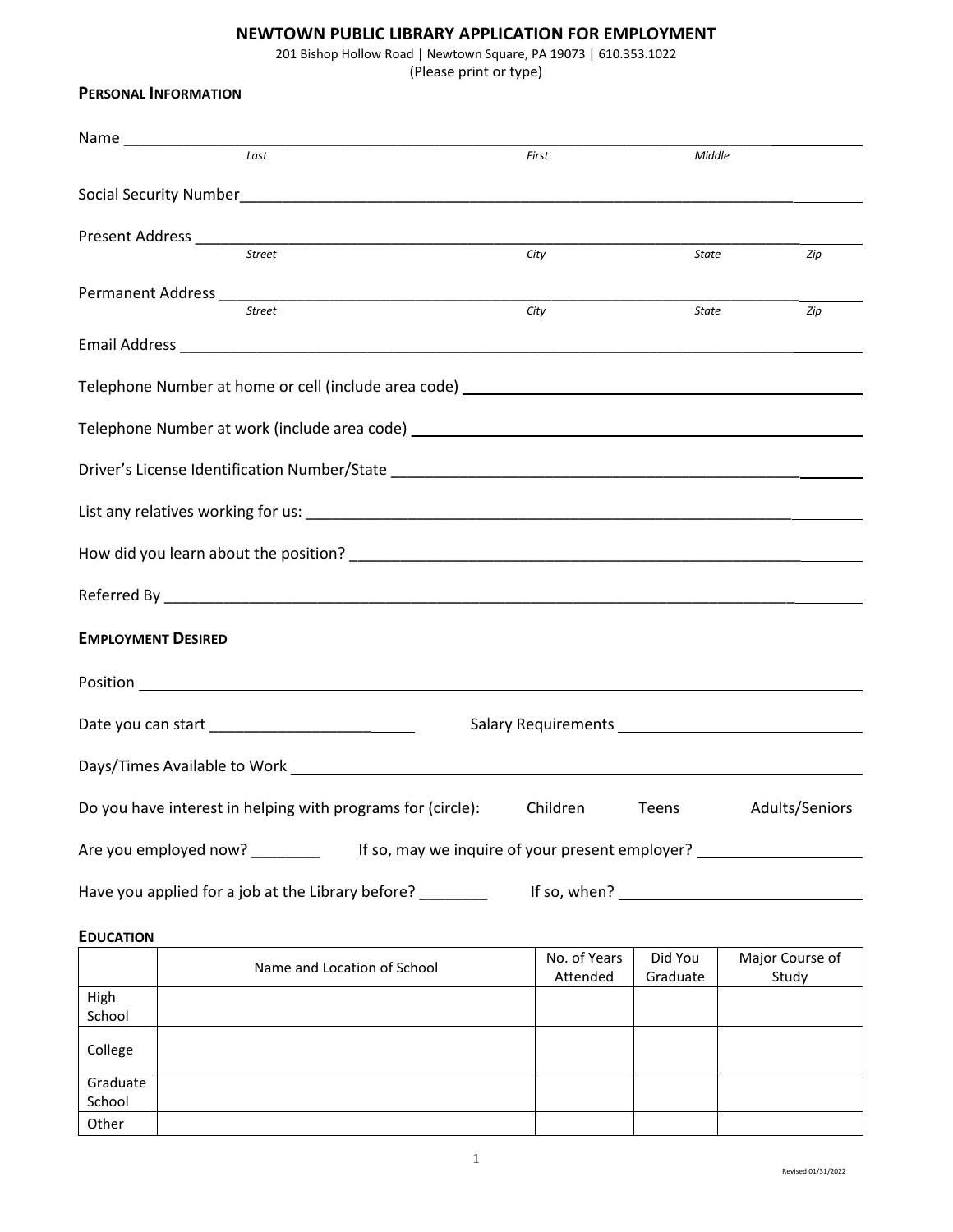|                 | Please describe additional skills, training, or abilities you would like to have considered when evaluating your |  |  |  |  |
|-----------------|------------------------------------------------------------------------------------------------------------------|--|--|--|--|
| qualifications: |                                                                                                                  |  |  |  |  |

Do you have any of the following certificates issued by the Pennsylvania Department of Education? If yes, include the certificate number.

| Library assistant?         | No   | Yes |
|----------------------------|------|-----|
| Provisional librarian?     | - No | Yes |
| Professional librarian? No |      | Yes |

EMPLOYMENT HISTORY (List below last three employers, starting with the most current employer.)

|                                                                                                                      | From:                                                                                                                                                                                                                                                                                                                              | Job Title: _____________________________                                                                                                                                                                                             |
|----------------------------------------------------------------------------------------------------------------------|------------------------------------------------------------------------------------------------------------------------------------------------------------------------------------------------------------------------------------------------------------------------------------------------------------------------------------|--------------------------------------------------------------------------------------------------------------------------------------------------------------------------------------------------------------------------------------|
|                                                                                                                      | $\overline{a}$ To: $\overline{a}$ To: $\overline{a}$ To: $\overline{a}$ To: $\overline{a}$ To: $\overline{a}$ To: $\overline{a}$ To: $\overline{a}$ To: $\overline{a}$ To: $\overline{a}$ To: $\overline{a}$ To: $\overline{a}$ To: $\overline{a}$ To: $\overline{a}$ To: $\overline{a}$ To: $\overline{a}$ To: $\overline{a}$ To: |                                                                                                                                                                                                                                      |
|                                                                                                                      | Rate of Pay<br>Start:<br>Finish:                                                                                                                                                                                                                                                                                                   | Reason for leaving:                                                                                                                                                                                                                  |
|                                                                                                                      | From:                                                                                                                                                                                                                                                                                                                              | Job Title: _______________________________                                                                                                                                                                                           |
|                                                                                                                      | <u> The Communication of the Communication</u><br>To: _____________________                                                                                                                                                                                                                                                        |                                                                                                                                                                                                                                      |
|                                                                                                                      | Rate of Pay<br>Start:<br><u> 1989 - Johann Harry Harry Harry Harry Harry Harry Harry Harry Harry Harry Harry Harry Harry Harry Harry Harry Harry Harry Harry Harry Harry Harry Harry Harry Harry Harry Harry Harry Harry Harry Harry Harry Harry Harry Ha</u>                                                                      | Reason for Leaving:                                                                                                                                                                                                                  |
|                                                                                                                      | Finish:<br><u> De la Carlo de la Carlo de la Carlo de la Carlo de la Carlo de la Carlo de la Carlo de la Carlo de la Carlo de la Carlo de la Carlo de la Carlo de la Carlo de la Carlo de la Carlo de la Carlo de la Carlo de la Carlo de l</u>                                                                                    |                                                                                                                                                                                                                                      |
|                                                                                                                      | From:                                                                                                                                                                                                                                                                                                                              | Job Title: _______________________________                                                                                                                                                                                           |
| <u> 1989 - Johann John Stone, menydd y cyfeiriad y cyfeiriad y gynydd y gynydd y gynydd y gynydd y gynydd y gyny</u> | $\overline{a}$ To: $\overline{a}$ To: $\overline{a}$ To: $\overline{a}$ To: $\overline{a}$ To: $\overline{a}$ To: $\overline{a}$ To: $\overline{a}$ To: $\overline{a}$ To: $\overline{a}$ To: $\overline{a}$ To: $\overline{a}$ To: $\overline{a}$ To: $\overline{a}$ To: $\overline{a}$ To: $\overline{a}$ To: $\overline{a}$ To: |                                                                                                                                                                                                                                      |
|                                                                                                                      | Rate of Pay<br>Start:                                                                                                                                                                                                                                                                                                              | <u> 1989 - Johann Harry Harry Harry Harry Harry Harry Harry Harry Harry Harry Harry Harry Harry Harry Harry Harry Harry Harry Harry Harry Harry Harry Harry Harry Harry Harry Harry Harry Harry Harry Harry Harry Harry Harry Ha</u> |
|                                                                                                                      | <u> Alexandria de la contenentación de la contenenta</u><br>Finish:                                                                                                                                                                                                                                                                | Reason for leaving:                                                                                                                                                                                                                  |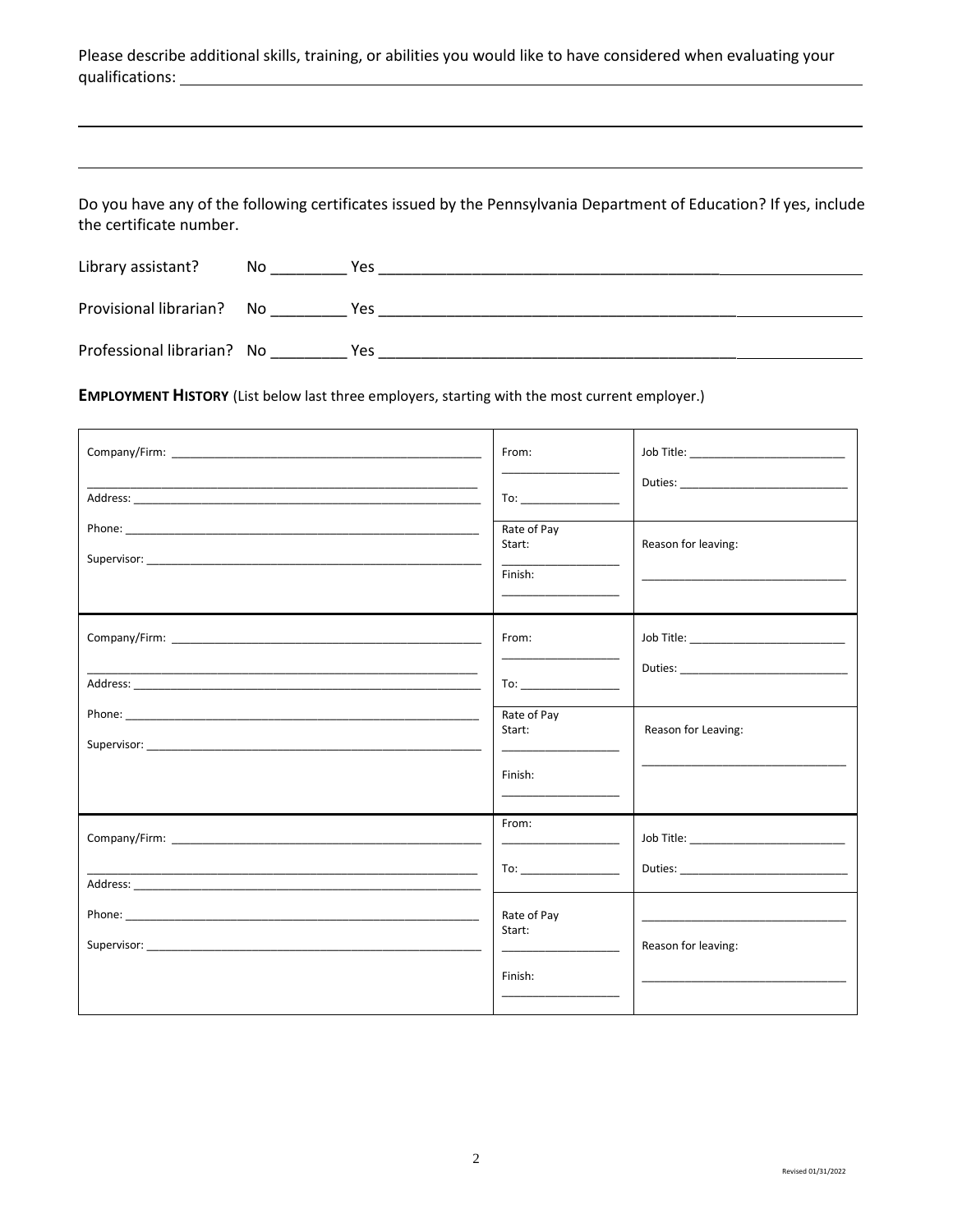**REFERENCES** (List below the names, contact information and relative details for three supervisors from previous employment. Other references may be requested.)

|                                                                                                                                  |         | Daytime           |            | Years      |
|----------------------------------------------------------------------------------------------------------------------------------|---------|-------------------|------------|------------|
| Name<br>1                                                                                                                        | Address | Phone             | Occupation | Acquainted |
|                                                                                                                                  |         |                   |            |            |
|                                                                                                                                  |         |                   |            |            |
| $\overline{2}$                                                                                                                   |         |                   |            |            |
|                                                                                                                                  |         |                   |            |            |
|                                                                                                                                  |         |                   |            |            |
| $\overline{3}$                                                                                                                   |         |                   |            |            |
|                                                                                                                                  |         |                   |            |            |
|                                                                                                                                  |         |                   |            |            |
| 1. Were you provided a job description? Yes __________                                                                           |         |                   |            |            |
| If yes, complete questions 2 and 3. If no, skip questions 2 and 3.                                                               |         |                   |            |            |
| 2. Are you able, without accommodation, to perform all of the essential functions of the job for which you are                   |         |                   |            |            |
| applying?                                                                                                                        |         | Yes _____________ |            |            |
| If yes, skip question 3. If no, complete question 3.                                                                             |         |                   |            |            |
| 3. Are you able, with accommodation, to perform all of the essential functions of the job for which you are<br>applying?         |         |                   |            |            |
| Yes __________________Please describe any accommodation that you need: ____________________________                              |         |                   |            |            |
|                                                                                                                                  |         |                   |            |            |
|                                                                                                                                  |         |                   |            |            |
|                                                                                                                                  |         |                   |            |            |
| No Please describe any functions of the job for which you are applying that you cannot perform with<br>or without accommodation: |         |                   |            |            |
|                                                                                                                                  |         |                   |            |            |
|                                                                                                                                  |         |                   |            |            |
|                                                                                                                                  |         |                   |            |            |
|                                                                                                                                  |         |                   |            |            |
|                                                                                                                                  |         |                   |            |            |
| <b>U.S. MILITARY SERVICE</b>                                                                                                     |         |                   |            |            |
| Dates of Service:                                                                                                                |         |                   |            |            |
|                                                                                                                                  |         |                   |            |            |
|                                                                                                                                  |         |                   |            |            |
| <b>OTHER</b>                                                                                                                     |         |                   |            |            |